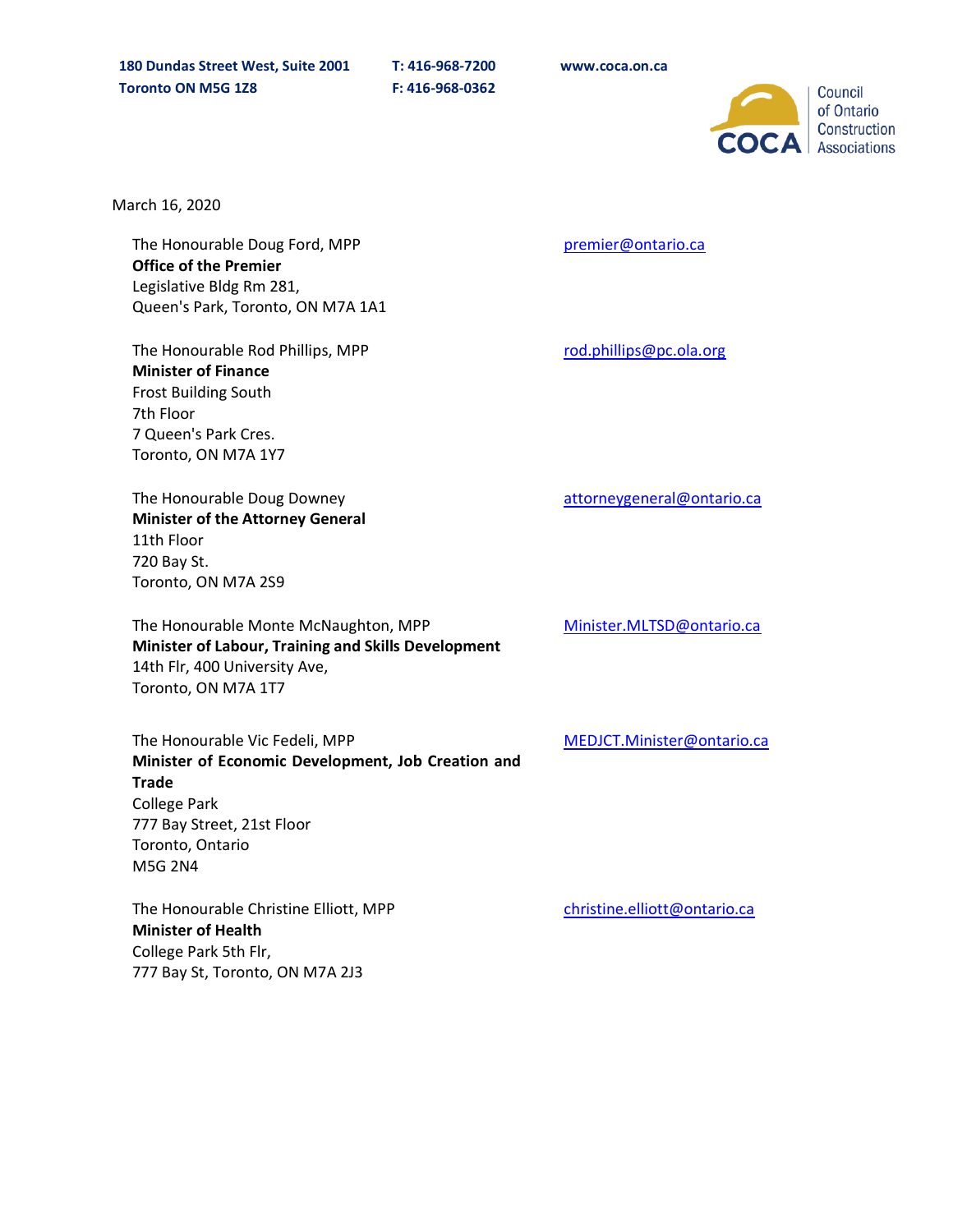

[ministryofinfrastructure@ontario.ca](https://www.lauriescottmpp.com/ministryofinfrastructure@ontario.ca)

The Honourable Laurie Scott **Minister of Infrastructure** College Park 5th Flr Rm 5E200, 777 Bay St, Toronto, ON M7A 2J3

Dear Ministers:

## **Re: Pandemic Response In the Construction Industry**

The Council of Ontario Construction Associations ("COCA") is a federation of 29 construction associations representing approximately 10,000 general and trade contractors that perform work in the industrial, commercial, institutional (ICI) and heavy civil construction sector in all regions of Ontario. COCA is mandated to serve as the voice of the ICI and heavy civil construction sectors at Queen's Park.

The COVID 19 pandemic is having disruptive effect on the construction industry. Initially, the pandemic resulted in delays in the supply chain for materials and equipment from overseas. We are now entering a new phase where the pandemic is impacting the workforce.

COCA and its members fully support the government's pandemic response measures to date, including the measures announced on March 16, 2020, to protect Ontario workers who are unable to work because of the pandemic or the pandemic response. Public health and workplace safety must be the overriding concerns at this time.

The next logical step, we suggest, is for the Provincial Government to pass similar legislation protecting construction employers. We need legislation to protect contractors and subcontractors from liability for project delays to the extent that they are caused directly or indirectly by the pandemic and pandemic response measures.

As you know, the construction industry is already dealing with a shortage of skilled workers. It is entirely foreseeable that additional disruptions in the workforce will result in project delays.

Contractors and subcontractors are typically bound by contract to complete work according to fixed deadlines. Missing a contractual deadline usually results in legal liabilities, with substantial financial damages, for contractors and subcontractors. Owners can claim compensation, for example, for lost rent, the cost of alternative accommodations for tenants, lost profit, increased financing costs, increased insurance and bonding costs, and increased salary expenses, among other damages. Delay claims by owners against contractors and by contractors against subcontractors usually exceed the price of the contract or subcontract in issue. These losses are typically uninsured.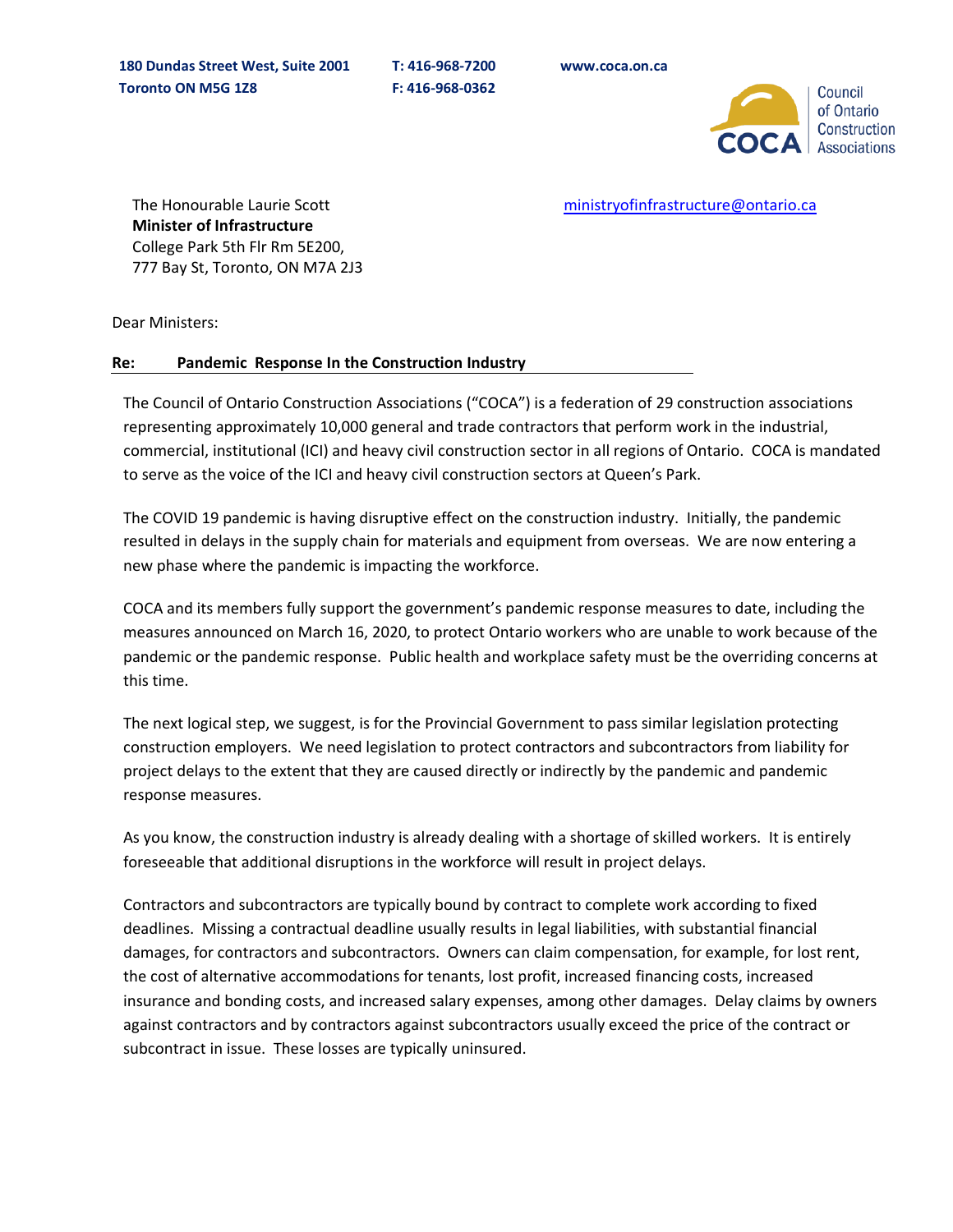

Most contractors and subcontractors are small businesses. They do not have deep pockets. If the government does not take steps to protect construction employers from the consequences of delay resulting from the pandemic, then many of the jobs that the government has moved to protect will disappear anyway.

Although contract language varies, most construction contracts in the ICI sector permit the extension of contract deadlines where contractors or subcontractors are delayed by forces beyond their control. For example, the CCDC 2 – 2008 contract, which is the most widely used standard form contract in Canada, provides as follows:

6.5.3 If the Contractor is delayed in the performance of the Work by:

.1 labour disputes, strikes, lock-outs … ,

.2 fire, unusual delay by common carriers or unavoidable casualties,

.3 abnormally adverse weather conditions, or

**.4 any cause beyond the Contractor's control other than one resulting from a default or breach of Contract by the Contractor,**

then the Contract Time shall be extended for such reasonable time as the Consultant may recommend in consultation with the Contractor. …

Most subcontracts in the ICI sector include similar clauses.

Any uncertainty as to whether contractors or subcontractors are entitled to an extension of their contract deadlines will be damaging. Owners may withhold payment to contractors until a Court rules on whether workforce disruptions caused by the pandemic are a 'cause beyond the contractor's control'. That will likely take years. If they do not go insolvent in the meantime, many contractors and subcontractors will need to scale back on their operations pending the outcome of the litigation because their working capital will have be limited by these legal actions.

If the government does not act, in the construction industry the economic impact of the pandemic will fall by default upon the shoulders of Ontario's construction employers. We suggest that this will have a long term negative effect on Ontario's economy and employment. We urge the government to act now to avoid that outcome.

Respectfully,

San luminghau

Ian Cunningham President, Council of Ontario Construction Associations